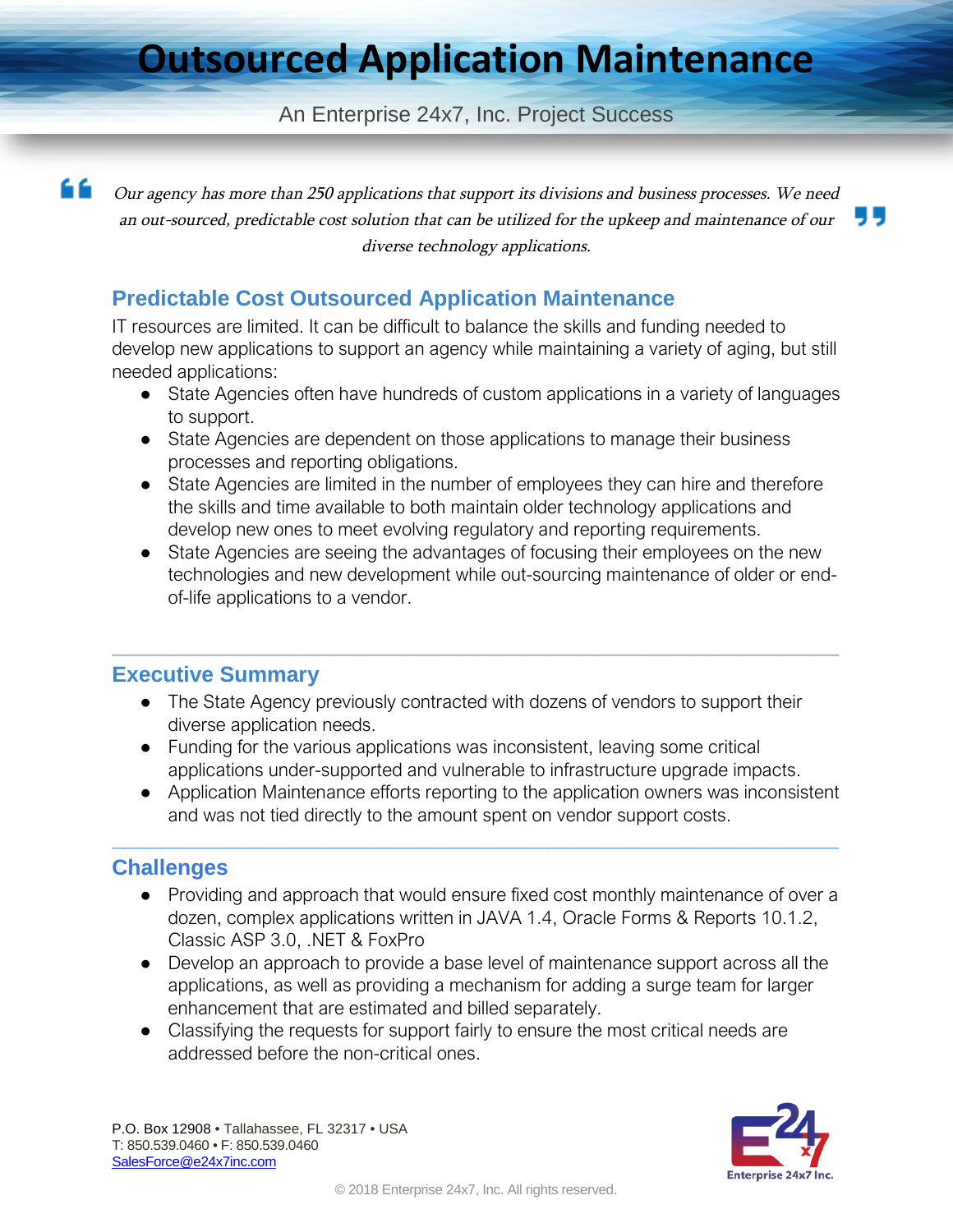# **Outsourced Application Maintenance**

### An Enterprise 24x7, Inc. Project Success

Provide a meaningful, easy to understand monthly report to show how the maintenance dollars were spent by application and criticality.

### **Our Solution**

Along with our partners, we proposed the following solution:

- Implement ITIL aligned Change Management processes.
- Create a Change Advisory Board and a Change Control Board within the Agency.
- Customize a COTS Change Management Tool as needed to align to the request and report needs of the agency management and the application owners.
- Hire a team of seasoned, multi-technology individuals, managed by a seasoned Project Manager who will assist in the classification of the change.
- Implement the proposed Contract Change Management Process.



- Provide scope and estimates for enhancement requests.
- Require User Acceptance Testing and permission to promote for each change.
- Provide a monthly and quarterly report on performance to management and application owners.

P.O. Box 12908 • Tallahassee, FL 32317 • USA T: 850.539.0460 • F: 850.539.0460 SalesForce@e24x7inc.com